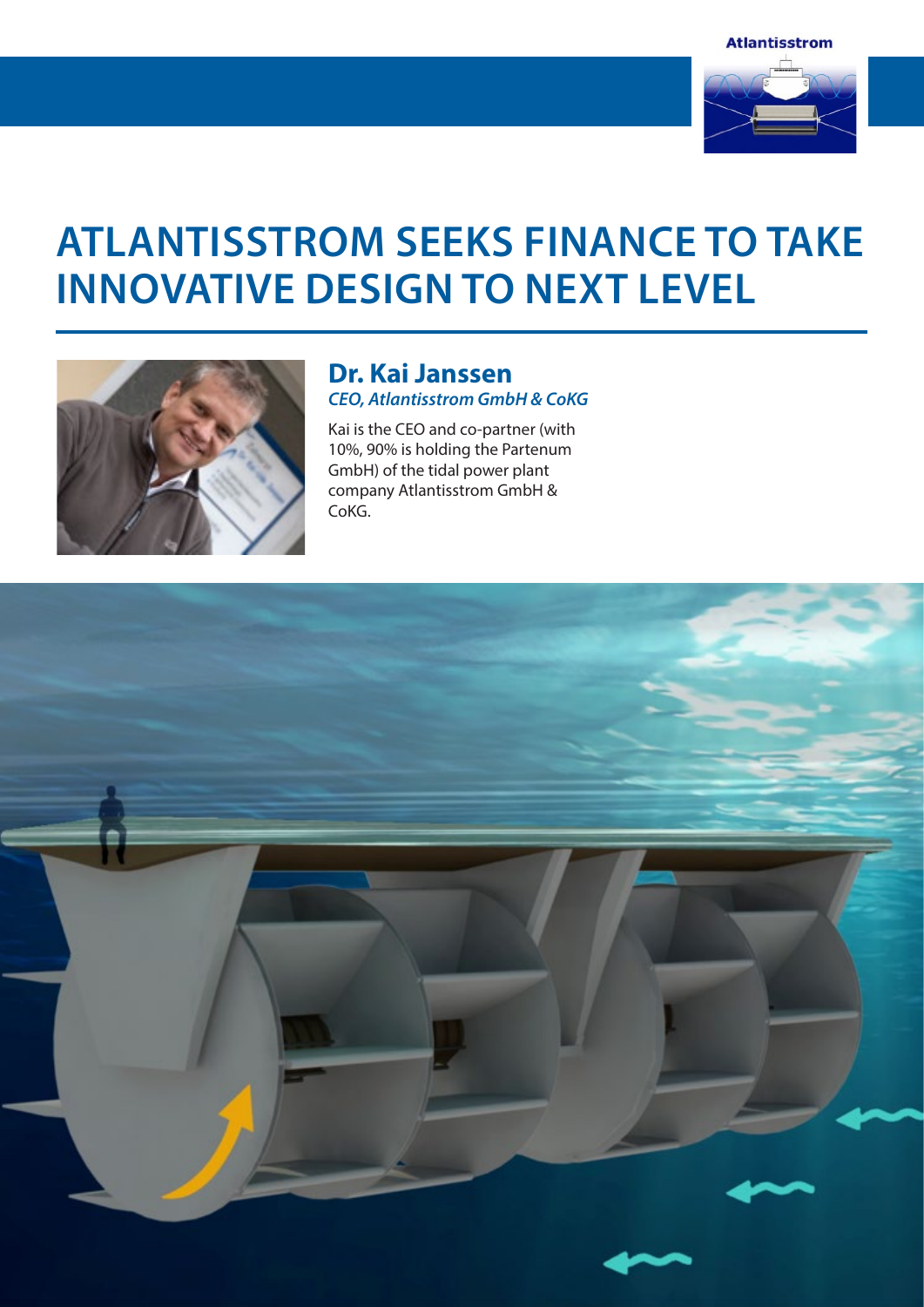

## **Work on Faroese Islands – Call to Investors**



Thank you very much for taking an interest in our company. As you can see in the photos, we have already completed a segment of our tidal power plant on the Faroese islands and connected it to the public electricity grid.

The responsible authorities promised us a chance for a permission for the installation and input to the public electricity grid for a four segment existing power plant, unfortunately we don't have the necessary resources therefore at the moment.

The existing Atlantisstrom device is damaged through quality problems within the flabs ,but it can be repaired with new flabs for the amount of about 150 000,-Euros.

We would like to develop the construction of four segment existing power plant with you.

The information below will assist you in understanding the benefits of our design and to make an assessment for a financial commitment. My contact details are below should you have any further enquiries on following the essential data and advantages of our conception for a tidal power plant.

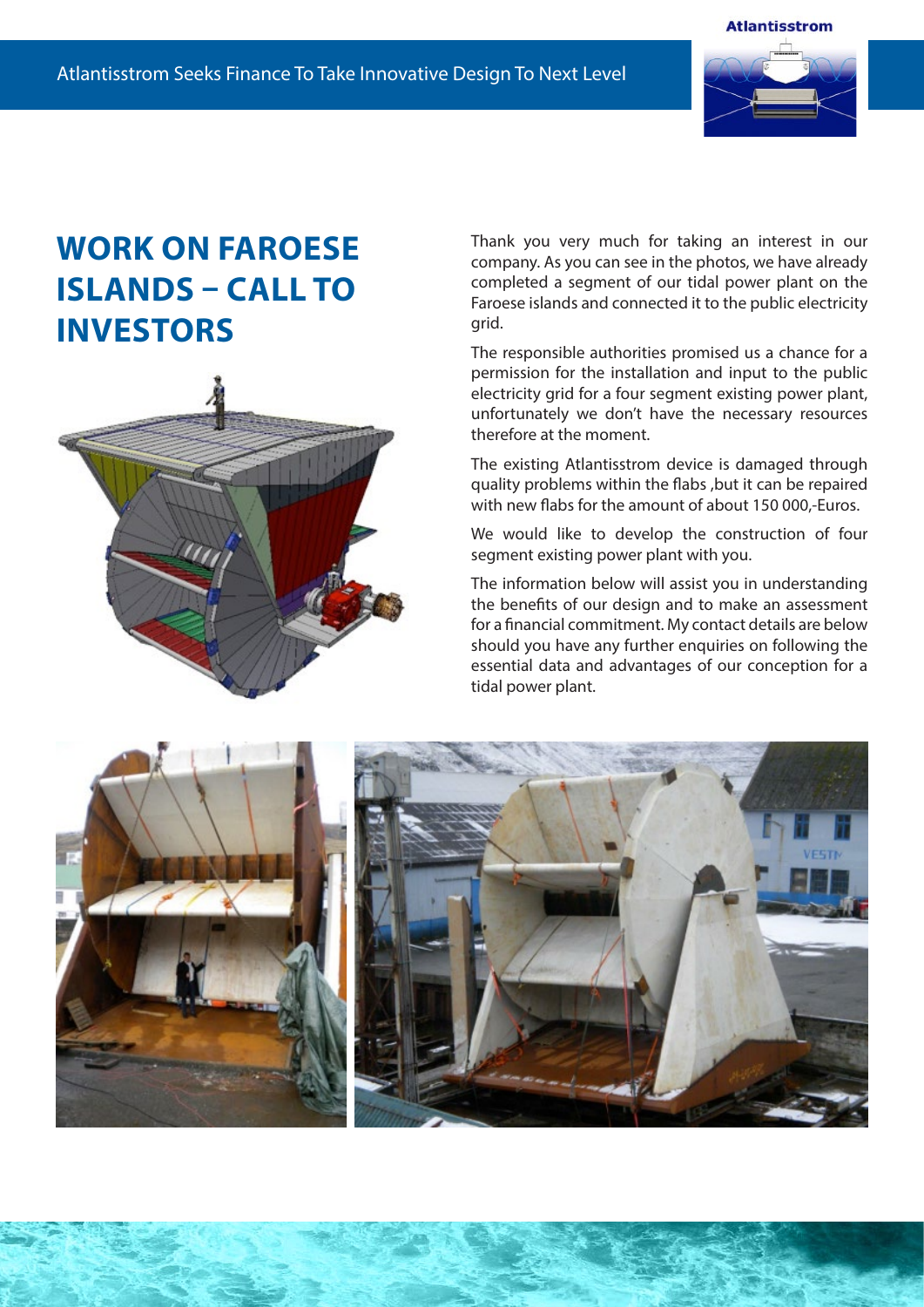

## **Conception of an innovative tidal power plant**





### *The rotation direction is able to turn with the current automatically*



### **In comparison, like to the concept of the so far build rotor power plants, we see a lot of key advantages for the Atlantisstrom blueprint:**

- 1. In contradiction to most rotor power plants, the station is completely submersed, therefore it doesn't impede neither the shipping nor the look of the sea.
- **2. According to the speed of the current, the plant rotates only three to five times per minute. Thereby the steel flaps move with max. 15 km/h. through the water, under the load of the generator the speed is even much lower. The leaf tip speed for lift rotor tidal power plants is more than four times higher.**
- 3. That means our tidal power plant, in comparison to lift type rotor power plants, because of its way of construction alone, it can't harm fish, whales and seals. Thereby we were able to get the building permission on the Faroese islands within a few weeks, because our power plant is not a danger for sea life.
- **4. A very essential advantage of Atlantisstrom are the much lower production costs than for other tidal power plants,because of the simple, lowmaintenance,easy to install construction and the use of serial parts like Gear Box, Generator and Frequency converter.**
- 5. The previous offers from the company's who shall produce the parts for our power plant, which I like to make accessible for you in furthermore conversations, account for the total costs of 2 million Euros – (for a four segment power plant). An amount, which is much lower than rotor power plants according to all accounts estimate for building costs per kilowatt. Because the Atlantisstrom concept contains a innovative flap system, which in our opinion is the only electricity generation from tidal power to market prices.